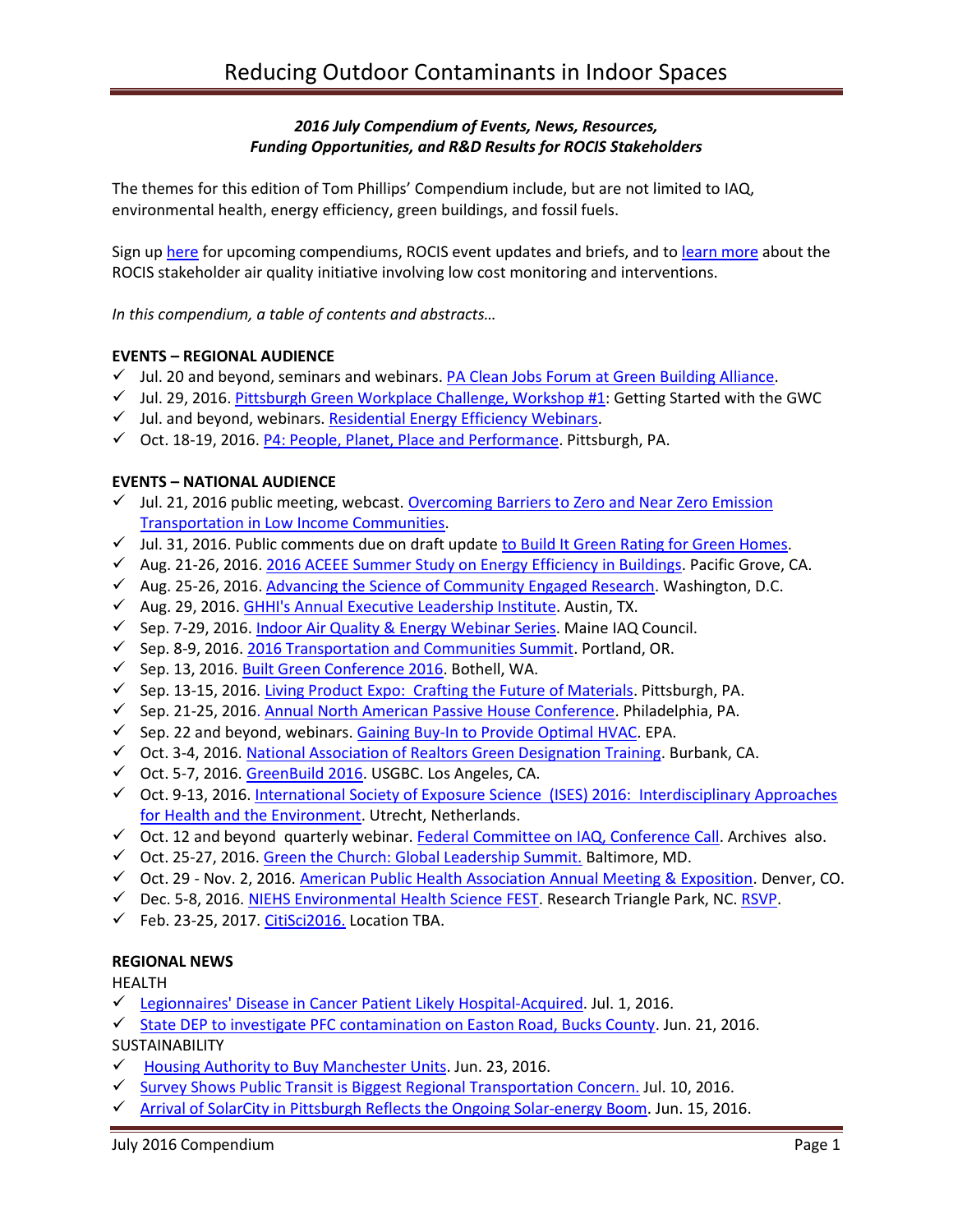# **REGIONAL NEWS continued**

AIR POLLUTION

- $\checkmark$  ["Port Authority of Allegheny County](http://triblive.com/news/allegheny/10682617-74/buses-authority-port) Considers Adding Electric Buses," Jun. 24, 2016.
- "Advocates [Ask Port Authority of Allegheny County to Move Toward All-electric Fl](http://www.pghcitypaper.com/Blogh/archives/2016/06/24/advocates-ask-port-authority-of-allegheny-county-to-move-toward-all-electric-fleet)eet," Jun. 24, 2016.
- $\checkmark$  [A Change in the Air After the Closure of the Shenango Coke Plant.](http://gasp-pgh.org/2016/06/01/a-change-in-the-air-after-the-closure-of-the-shenango-coke-plant/) Jun. 1, 2016.

# FOSSIL FUELS

- $\checkmark$  [Everyone Declared a Winner in Ethane Cracker War.](http://powersource.post-gazette.com/powersource/policy-powersource/2016/07/03/Let-s-work-together-energy-leaders-say-and-remember-that-Shell-picked-Pennsylvania/stories/201607030084) Jul. 3, 2016.
- $\checkmark$  [Map Displays Methane Threats in PA.](http://www.publicnewsservice.org/2016-06-15/environment/map-displays-methane-threats-in-pa/a52405-1) Jun. 15, 2016.
- $\checkmark$  [DEP Begins Technical Review of Pennsylvania LNG Pipeline Project Permit Applications.](http://www.ahs.dep.pa.gov/NewsRoomPublic/articleviewer.aspx?id=21004&typeid=1) Jul 8, 2016.

# **OTHER NEWS**

IEQ

- $\checkmark$  [Three Things We Need To Do To Develop a Healthy Housing Stock.](http://homeenergy.org/show/blog/id/843/nav/blog) Jun. 13, 2016.
- $\checkmark$  [Indoor Weather Reports Marketing Campaign.](https://youtu.be/6bsdIgQ_2aY) Jul. 2016.

ENVIRONMENTAL HEALTH

- $\checkmark$  [East of Flint, One Company Defiantly Continues To Produce Lead Pigments.](http://campaign.r20.constantcontact.com/render?ca=b6985d80-ccf8-4d99-8f77-2ed89c3078a0&c=a856c7e0-40d8-11e3-8645-d4ae52a45a09&ch=a9b51f60-40d8-11e3-8767-d4ae52a45a09) Feb. 17, 2016.
- In Some ZIP [codes, 1 in 7 Children Suffer from Dangerously High Blood Lead Levels;](https://www.washingtonpost.com/news/to-your-health/wp/2016/06/15/in-some-zip-codes-1-in-7-children-suffer-from-dangerously-high-blood-lead-levels/) Oliver Satire. Jun. 15, 2016.
- $\checkmark$  Housing Experts Recommend Fixes to HUD's Proposed Health and Safety Assessment of Assisted [Housing.](http://www.nchh.org/Media/NCHH-in-the-News.aspx) Jul. 6, 2016.
- √ [Syracuse Mayor Signs Green & Healthy Homes Initiative Compact for the Greater Syracuse Area.](http://www.greenandhealthyhomes.org/media/press-releases/syracuse-mayor-signs-green-healthy-homes-initiative-compact-greater-syracuse) Jun. 16, 2016.
- [What Runners and Cyclists Need to Know About Our Air Pollution.](http://www.seattletimes.com/life/wellness/what-runners-and-cyclists-need-to-know-about-our-air-pollution/) Jun. 19, 2016.
- ENERGY EFFICIENCY AND GREEN BUILDINGS
- $\checkmark$  Could Net-[Zero Energy Schools Improve Children's Education?](http://gettingtozeroforum.org/could-net-zero-energy-schools-improve-education/) Jul. 7, 2016.
- [DOE's BlocPower Works to Retrofit Underserved Communities.](http://www.usgbc.org/articles/blocpower-works-retrofit-underserved-communities) Jul. 6, 2016.
- [Fannie Mae Offers Cheaper Option to Fund Solar, Efficiency.](http://www.greentechmedia.com/articles/read/fannie-mae-offers-cheaper-option-to-fund-solar-efficiency) Jun. 3, 2016.
- $\checkmark$  [Southern California Gas Co. Expands its Energy Savings Assistance Program.](http://www.prnewswire.com/news-releases/socalgas-announces-expansion-of-energy-savings-assistance-program-300292337.html) Jun.29, 2016.
- [Power Users in Los Angeles: Learning to Waste Less.](http://newsroom.ucla.edu/stories/power-users-in-los-angeles:-learning-to-waste-less) Jun. 16, 2016.
- [Seattle Built Green Incentive.](http://www.builtgreen.net/index.cfm?/NEWS-events--classes/Latest-News/page/Learn-More-About-the-WaterSense47Built-Green-Incentive) Jul. 2016**.**
- $\checkmark$  [Suburban Apartment Complex in San Diego County](https://www.builditgreen.org/component/content/article?layout=edit&id=153) Earns a Top GreenPoint Rated Score. Jun. 14, 2016.

LAND USE PLANNING

 $\checkmark$  [Toxic Waste: From NIMBY to Now in Everyone's Backyard](https://www.healthybuilding.net/news/2016/06/23/from-nimby-to-now-in-everyones-backyard). Jun. 23, 2016.

FOSSIL FUELS

- $\checkmark$  [Portland City, County Leaders Call On Governor To Help Stop Oil Trains.](http://www.opb.org/news/article/portland-city-county-leaders-call-on-governor-to-help-stop-oil-trains/) Jun. 14, 2016.
- $\checkmark$  [How Train Inspectors Missed Broken Bolts that Caused the Mosier Oil Train Derailment.](http://www.pamplinmedia.com/sl/314314-193167-how-train-inspectors-missed-broken-bolts-that-caused-the-mosier-oil-train-derailment) Jul. 8, 2016.
- $\checkmark$  [Pros and Cons: Promise, Pitfalls of Natural Gas.](http://www.yaleclimateconnections.org/2016/07/pros-and-cons-the-promise-and-pitfalls-of-natural-gas/) Jul. 7, 2016.
- $\checkmark$  [Can New Technology Win in War on Diesel Trucks?](http://www.pe.com/articles/trucks-806236-state-diesel.html) Jun. 20, 2016.
- [Communities Uneasy As Utilities Look For Places To Store Coal Ash.](http://www.npr.org/2016/07/05/484316989/communities-uneasy-as-utilities-look-for-places-to-store-coal-ash) Jul. 5, 2016

## **SENSORS**

 [How Sensors on Locusts Could Help Us Detect Bombs and VOCs.](http://www.futurity.org/locusts-smell-sensors-1194452-2/?utm_source=Futurity+Today&utm_campaign=d6173678b0-July_5_20167_5_2016&utm_medium=email&utm_term=0_e34e8ee443-d6173678b0-206347653) Jun. 28, 2016. ENVIRONMENTAL JUSTICE

- [Pesticide Buffer Around California Schools is Proposed.](http://org2.salsalabs.com/o/6016/t/0/blastContent.jsp?email_blast_KEY=1367332) Jun. 29, 2016.
- $\checkmark$  [Green the Church: On a Mission of Faith for Sustainability.](http://earthjustice.org/blog/2016-june/green-the-church-on-a-mission-of-faith-for-sustainability) Jun. 29, 2016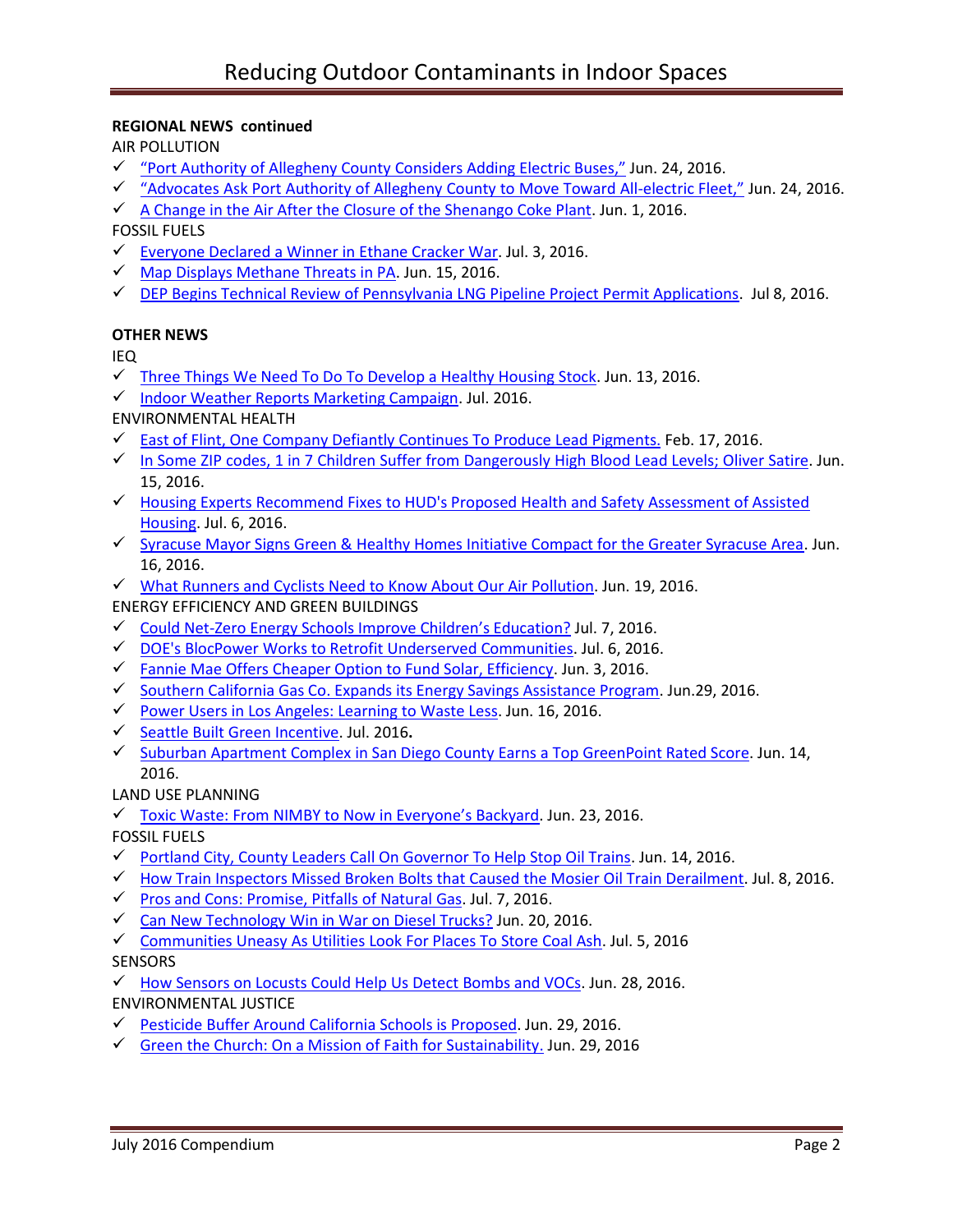# **RESOURCES**

ENVIRONMENTAL HEALTH

- $\checkmark$  [Healthy Babies Bright Futures campaign.](https://www.hbbf.org/solution) Affordable water test kid for lead and information. Healthy Building Network.
- $\checkmark$  [Healthy Housing: A Pathway Out of Poverty?](http://spotlightonpoverty.org/spotlight-exclusives/healthy-housing-a-pathway-out-of-poverty/) Norton, 2011.
- $\checkmark$  2016 Northeast Energy Efficiency Partnership Summit[, slides](http://www.neep.org/events/northeast-energy-efficiency-summit/2016-neep-summit/2016-summit-videos) an[d videos.](http://www.neep.org/events/northeast-energy-efficiency-summit/2016-neep-summit/2016-summit-videos)

FOSSIL FUELS

 $\checkmark$  [Oakland City Council Voted Unanimously to Prohibit Shipping and Handling of Coal in Oakland, CA.](http://nocoalinoakland.info/city-council-votes-7-0-to-ban-coal-in-oakland/) RESILIENT COMMUNITIES

 $\checkmark$  [Products and Tools for Carbon-Neutral Built Environments by 2030.](http://energy.gov/eere/buildings/articles/transformation-built-environment-2030) Jul. 1, 2016.

# **FUNDING OPPORTUNITIES**

 $\checkmark$  [Scaling up the Next Generation of Building Efficiency Packages.](http://energy.gov/eere/buildings/articles/funding-opportunity-coming-soon-scaling-next-generation-building-efficiency)

# **RESEARCH AND DEMONSTRATION**

IEQ

- $\checkmark$  [Do the Plants Tested Have an Impact on IAQ?](https://twitter.com/Mattc_Francis/status/750610552687394816) Hormann et al., 2016.
- $\checkmark$  [Microbiomes of the Built Environment: From Research to Application.](http://nas-sites.org/builtmicrobiome/about-the-study-2/) National Academy of Sciences, March and June, 2016.
- $\checkmark$  Various journal articles on IEQ and health in schools, homes, stores, and aircraft. Indoor Air, July [2016 issue](http://onlinelibrary.wiley.com/doi/10.1111/ina.2016.26.issue-3/issuetoc) and [Early View articles.](http://onlinelibrary.wiley.com/doi/10.1111/ina.12276/full) For example re: indoor and outdoor PM and surface dust:
	- [Assessment of ventilation and indoor air pollutants in nursery and elementary schools in France.](http://onlinelibrary.wiley.com/doi/10.1111/ina.12222/full) Canha et al., 2016.
	- [Inflammatory potential in relation to the microbial content of settled](http://onlinelibrary.wiley.com/doi/10.1111/ina.12223/full) dust samples collected [from moisture-damaged and reference schools: results of HITEA study.](http://onlinelibrary.wiley.com/doi/10.1111/ina.12223/full) Huttunen et al., 2016.
	- [Spatiotemporally resolved black carbon concentration, schoolchildren's exposure.](http://onlinelibrary.wiley.com/doi/10.1111/ina.12214/full) Rivas et al., 2016.
	- [Fungal and bacterial growth in floor dust at elevated relative humidity levels.](http://onlinelibrary.wiley.com/doi/10.1111/ina.12313/full) Dannemiller et al., 2016.
	- [Real-time transformation of outdoor aerosol components upon transport indoors measured](http://onlinelibrary.wiley.com/doi/10.1111/ina.12299/full)  [with aerosol mass spectrometry.](http://onlinelibrary.wiley.com/doi/10.1111/ina.12299/full) Johnson et al., 2016.
	- [The impact of particle filtration on indoor air quality in a classroom near a highway.](http://onlinelibrary.wiley.com/doi/10.1111/ina.12308/full) van der Zee, et al., 2016.
	- [Quantitative filter forensics for indoor particle sampling.](http://onlinelibrary.wiley.com/doi/10.1111/ina.12319/full) Haagland and Siegel, 2016.
	- [Benefit-cost analysis of commercially available activated carbon filters for indoor ozone removal](http://onlinelibrary.wiley.com/doi/10.1111/ina.12220/full)  [in single-family homes.](http://onlinelibrary.wiley.com/doi/10.1111/ina.12220/full) Aldred et al., 2016.
	- [Real-time transformation of outdoor aerosol components upon transport indoors measured](http://onlinelibrary.wiley.com/doi/10.1111/ina.12299/full)  [with aerosol mass spectrometry.](http://onlinelibrary.wiley.com/doi/10.1111/ina.12299/full) Johnson et al., 2016.
	- [Using portable particle sizing instrumentation to rapidly measure the penetration of fine and](http://onlinelibrary.wiley.com/doi/10.1111/ina.12295/full)  [ultrafine particles in unoccupied residences.](http://onlinelibrary.wiley.com/doi/10.1111/ina.12295/full) Zhao and Stephens, 2016.
	- [Health benefits and costs of filtration interventions that reduce indoor exposure to PM2.5](http://onlinelibrary.wiley.com/doi/10.1111/ina.12285/full)  [during wildfires.](http://onlinelibrary.wiley.com/doi/10.1111/ina.12285/full) Fisk and Chan, 2016.
	- [Indoor inhalation intake fractions of fine particulate matter: review of influencing factors](http://onlinelibrary.wiley.com/doi/10.1111/ina.12268/full) (review). Hodas et al., 2016.
	- [Role of mechanical ventilation in the airborne transmission of infectious agents in buildings](http://onlinelibrary.wiley.com/doi/10.1111/ina.12267/full) (review). Luongo et al., 2016.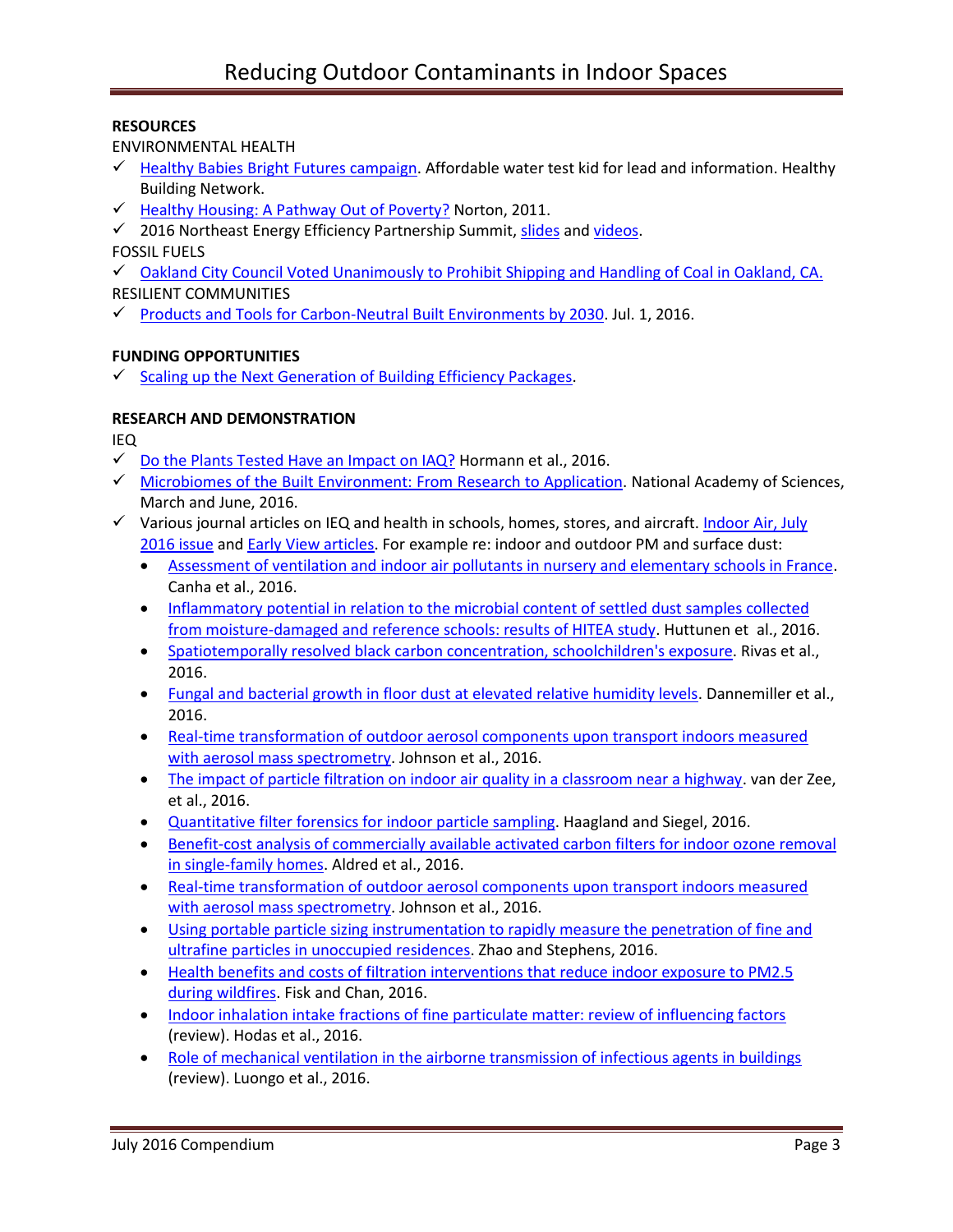# **RESEARCH AND DEMONSTRATION**

ENVIRONMENTAL HEALTH

- [Pavement Sealcoat Products May be More Toxic than Suspected.](http://www.niehs.nih.gov/news/newsletter/2016/7/papers/dert/index.htm#a3) Jul. 2016.
- $\checkmark$  [Can Air Pollution Negate the Health benefits of Cycling and Walking? T](https://www.repository.cam.ac.uk/handle/1810/253627)ainio et al., 2016.
- $\checkmark$  [Active Transport: Exercise Trumps Air Pollution, Almost Always \(editorial\).](http://www.sciencedirect.com/science/article/pii/S0091743516300354) Woodward and Samet, 2016.
- Cocupational Exposure to Pesticides and the Incidence of Lung Cancer in the Agricultural Health [Study.](http://ehp.niehs.nih.gov/ehp456/) Bonner et al., 2016.
- Child's [Thumbsucking, Nail Biting May Keep Allergies at Bay.](http://www.post-gazette.com/news/health/2016/07/11/Study-Thumbsucking-nail-biting-may-keep-allergies-at-bay/stories/201607110010?utm_source=newsletter&utm_medium=email&utm_content=most-viewed-life&utm_campaign=Headlines-Newsletter) Jul. 11, 2016.
- $\checkmark$  The Fecal [Microbiota Profile and Bronchiolitis in Infants.](http://pediatrics.aappublications.org/content/138/1/e20160218) Hasegawa et al., Jul. 2016.
- $\checkmark$  [Do Bacteria in the Gut Set the Stage for Who Gets Viral Bronchiolitis and Its Severity?](http://pediatrics.aappublications.org/content/138/1/e20161377) Seed, July 2016 editorial.
- [Redefining Health and Well-being in Older Sdults.](https://www.nih.gov/news-events/nih-research-matters/redefining-health-well-being-older-adults) Jun. 14, 2016.
- Pediatric Emergency Visits and Short-Term Changes in  $PM<sub>25</sub>$  Concentrations in the U.S. State of [Georgia.](http://ehp.niehs.nih.gov/15-09856/) Strickland et al., 2016.

# CLIMATE CHANGE

- Climate Change in Pennsylvania,  $2015$  Penn State Report and [interview](http://pecpa.org/press-releases/environmental-focus-media-center/) with DEP Secretary. ASTHMA
- $\checkmark$  [Five New Sites Ioin](http://issuu.com/ghhi/docs/ghhi_color3/3?e=10871546/37057601) Pay for Success Asthma Intervention Tests. Jul. 2016.

**SENSORS** 

- $\checkmark$  [Monitoring Air Pollution with Moss.](http://cordis.europa.eu/result/rcn/151197_en.html) Jul. 8, 2016.
- ✔ [Southern Ontario Centre for Atmospheric Aerosol Research.](http://www.socaar.utoronto.ca/) University of Toronto.
- AIR QUALITY
- $\checkmark$  [Traffic Emissions May Pollute 1 in 3 Canadian Homes.](http://media.utoronto.ca/media-releases/traffic-emissions-may-pollute-1-in-3-canadian-homes/) Evans et al., 2015.

### **ABSTRACTS for the above items**

### **EVENTS – REGIONAL AUDIENCE**

**Jul. 20 and beyond, seminars and webinars.** [PA Clean Jobs Forum at Green Building Alliance.](https://www.go-gba.org/events/pennsylvania-clean-jobs-forum/) Hear from experts about clean energy policy and from businesses that are leading the way in creating jobs.. Events include the 2030 Race to Zero Energy monthly series and the Inspire Speakers series.

### **EVENTS – NATIONAL AUDIENCE**

**Sep. 22 and beyond, webinars.** [Gaining Buy-In to Provide Optimal HVAC.](https://www.epa.gov/iaq-schools/iaq-knowledge-action-professional-training-webinar-series) EPA. Previous webinars are also available online.

**Oct. 9-13, 2016.** [International Society of Exposure Science \(ISES\) 2016: Interdisciplinary Approaches for](http://ises2016.org/)  [Health and the Environment.](http://ises2016.org/) Utrecht, Netherlands. This multidisciplinary meeting includes topics such as pollutant exposure, dose, health risk assessment, policy, emerging chemicals, and science education.

**Oct. 12 and beyond and quarterly webinar.** [Federal Committee on IAQ,](https://www.epa.gov/indoor-air-quality-iaq/federal-interagency-committee-indoor-air-quality) Conference Call. Agency updates and special presentations. Previous webinars are also available.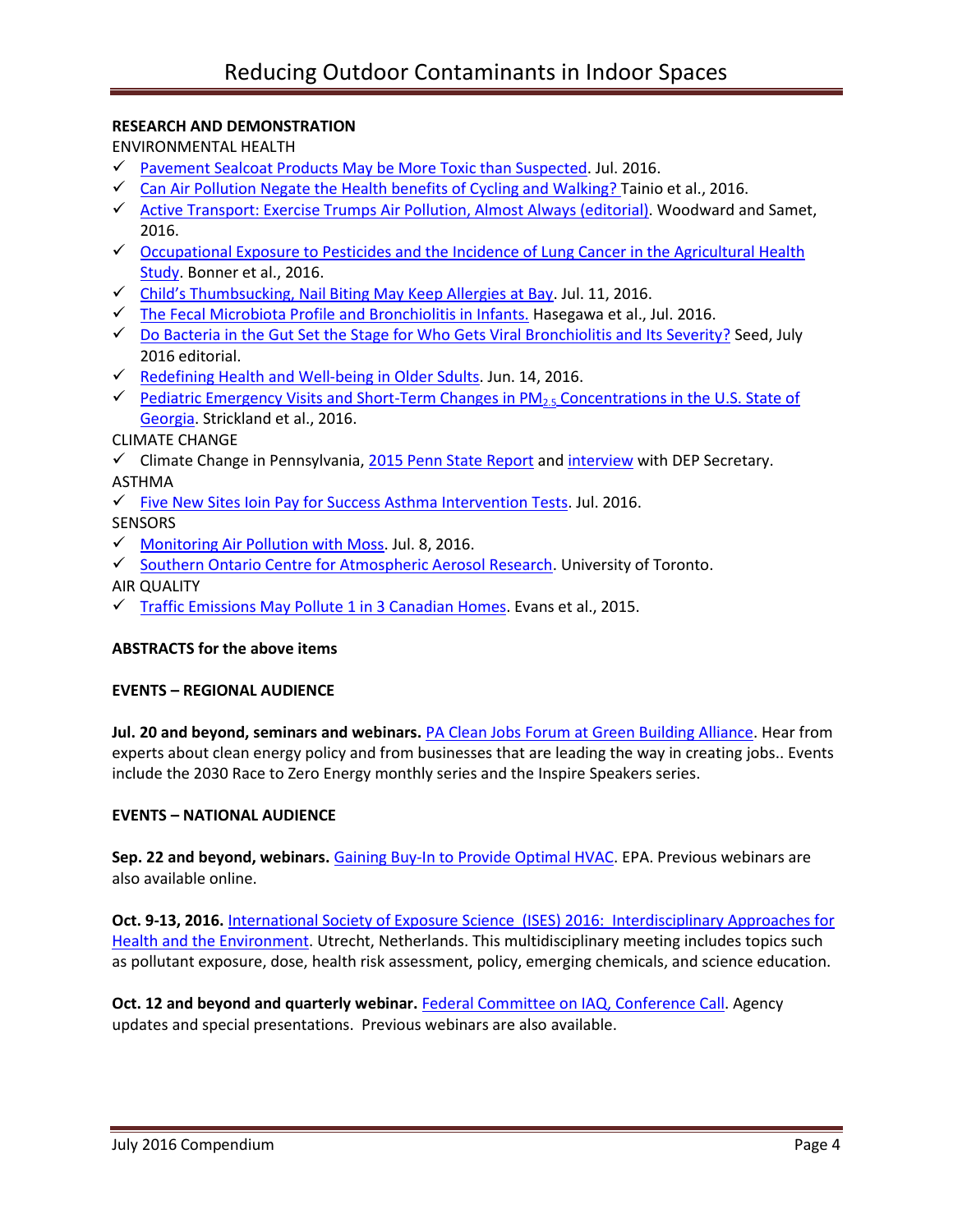## **REGIONAL NEWS**

## **HEALTH**

[Legionnaires' Disease in Cancer Patient Likely Hospital-acquired.](http://triblive.com/news/adminpage/10727506-74/hospital-patient-legionella) On June 14, positive Legionella cultures were found in a water tank supplying the Allegheny General Hospital's main inpatient facility. The previous week, workers found positive cultures in a tank that supplies water to the health system's outpatient. Testing of water sources was then broadened. Jul. 1, 2016.

[State DEP to Investigate PFC Contamination on Easton Road, Bucks County.](http://www.ahs.dep.pa.gov/NewsRoomPublic/articleviewer.aspx?id=20995&typeid=1) Perfluorinated compounds (PFCs) were found in exceedance of the 2016 EPA Lifetime Health Advisory in parts Bucks County. DEP is working expediently to investigate private wells in the area, remove them from service and determine a long term solution. Private well owners and community well owners serving highly sensitive populations, such as nursing homes and daycares, within approximately 1 mile of the impacted Cross Keys public well will be contacted to schedule water sampling for PFCs. Bottled water will be immediately provided to any residence whose samples exceed EPA's advisory level. Jun. 21, 2016.

# SUSTAINABILITY

[Housing Authority to Buy Manchester Units.](http://www.post-gazette.com/local/city/2016/06/23/Twenty-years-after-Hope-VI-debuted-as-privately-owned-public-housing-in-Manchester-the-housing-authority-has-to-step-in-to-rescue-it/stories/201606230026) The Pittsburgh Housing Authority will buy 66 multifamily units, and provide tenants with a self-sufficiency office with program support for general education, employment training, home-ownership education, and an escrow account to help future purchase of a home. The authority's 21st-century model has been to divest of its large properties, but it is pivoting to begin buying vacant and blighted sites to ensure affordability, health, and safety. Jun. 23, 2016.

[Survey Shows Public Transit is Biggest Regional Transportation Concern.](http://www.post-gazette.com/news/transportation/2016/07/10/Survey-shows-public-transit-is-biggest-regional-transportation-concern/stories/201607100128) The Regional Transportation Alliance asked 800 groups what transportation changes would make the biggest difference for their clients or members. The top suggestion was to improve public transit, which was mentioned by 46 percent of all respondents. A forum on the "[Future of Mobility](http://www.billpeduto.com/2016/07/01/what-is-the-future-of-mobility/)" was held on July 11. A public-private partnership is expected to recommend transportation improvements. Jul. 10, 2016.

[Arrival of SolarCity in Pittsburgh Reflects the Ongoing Solar-energy Boom.](http://www.pghcitypaper.com/pittsburgh/arrival-of-solarcity-in-pittsburgh-reflects-the-ongoing-solar-energy-boom/Content?oid=1929152) SolarCity brought it[s no](http://www.solarcity.com/newsroom/press/solarcity-launches-solar-service-western-pennsylvania)[money-down pitch](http://www.solarcity.com/newsroom/press/solarcity-launches-solar-service-western-pennsylvania) to town in April. The arrival of SolarCity boosts rooftop-solar prospects in a region where the largest electricity company has just 350 customers with photovoltaics. [Solarize Allegheny,](http://www.solarizeallegheny.org/) an initiative funded by the Heinz Endowments is a matchmaker for installers and customers. Jun. 15, 2016.

### AIR POLLUTION

["Port Authority of Allegheny County](http://triblive.com/news/allegheny/10682617-74/buses-authority-port) Considers Adding Electric Buses," Pittsburgh Tribune-Review, Jun. 24, 2016.

["Advocates ask Port Authority of Allegheny County to](http://www.pghcitypaper.com/Blogh/archives/2016/06/24/advocates-ask-port-authority-of-allegheny-county-to-move-toward-all-electric-fleet) Move Toward All-electric Fleet," Pittsburgh City Paper, Jun. 24, 2016.

[A Change in the Air After the Closure of the Shenango Coke Plant.](http://gasp-pgh.org/2016/06/01/a-change-in-the-air-after-the-closure-of-the-shenango-coke-plant/) Spring 2016 is proving to be unlike for residents of communities surrounding Neville Island. Since the DTE Energy Shenango Coke Plant ended production in January, pollution from the battery no longer intrudes in their lives. Daily routines, as ordinary as opening windows to let in an evening breeze, are joyful events for many.. Jun. 1, 2016.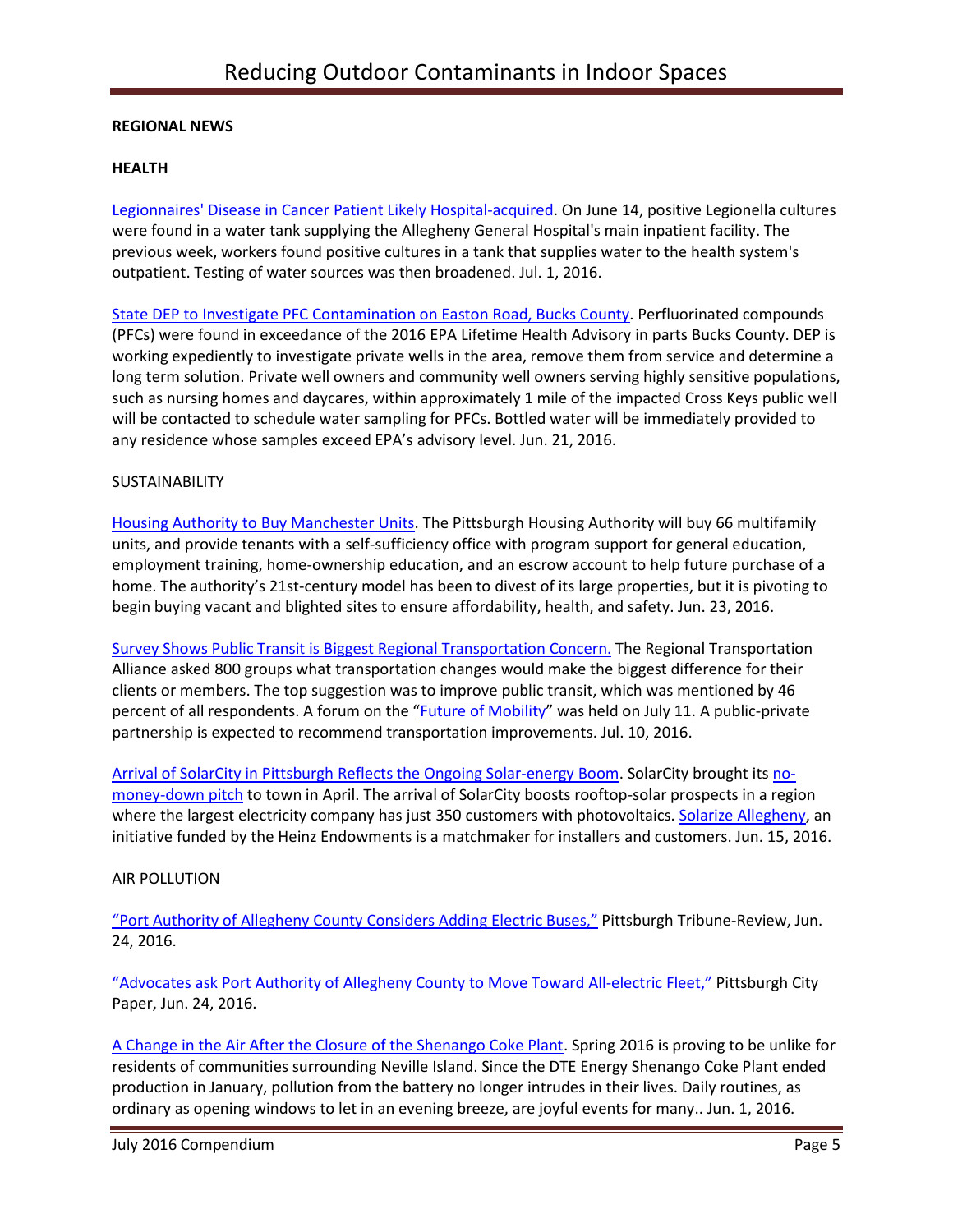# **REGIONAL NEWS continued**

## FOSSIL FUELS

[Everyone Declared a Winner in Ethane Cracker War](http://powersource.post-gazette.com/powersource/policy-powersource/2016/07/03/Let-s-work-together-energy-leaders-say-and-remember-that-Shell-picked-Pennsylvania/stories/201607030084). Pennsylvania's welcome mat included potentially more than \$1 billion in tax incentives and a way to cap environmental liability for the former Horsehead zinc smelter site where the cracker will rise over the coming years. That is in exchange for 6,000 construction jobs and 600 permanent jobs on site, Shell has promised. Philadelphia is dusting off its refineries and building more chemical plants to capitalize on the natural gas and liquids coming out of Appalachia. Jul. 3, 2016.

[Map Displays Methane Threats in PA.](http://www.publicnewsservice.org/2016-06-15/environment/map-displays-methane-threats-in-pa/a52405-1) About 1.5 million people live within 0.5 miles of one or more of the more than 100,000 oil and gas facilities operating in Pennsylvania. The Clean Air Task Force said the new online map can help people assess the health risks they face in their own homes. Jun. 15, 2016.

[DEP Begins Technical Review of Pennsylvania LNG Pipeline Project Permit Applications.](http://www.ahs.dep.pa.gov/NewsRoomPublic/articleviewer.aspx?id=21004&typeid=1) The project would expand the existing Sunoco Mariner East pipeline system for liquefied natural gas, crossing 17 counties in southern Pennsylvania. DEP will provide for enhanced public participation opportunities by extending the comment period from 30 to 60 days and holding public hearings in the affected regions later this summer. Jul 8, 2016.

### **OTHER NEWS**

# IEQ

[Three Things We Need To Do To Develop a Healthy Housing Stock.](http://homeenergy.org/show/blog/id/843/nav/blog) [A new working paper](http://www.jchs.harvard.edu/research/publications/creating-healthy-homes) from Harvard University explores healthy home concerns and behaviors among American homeowners and renters. We show that both groups are interested in improving the indoor environmental health of their homes, but face myriad challenges to doing so. Three important steps we can take toward improving the health of our housing stock are described, and the results of a healthy home survey are shown. Jun. 13, 2016.

[Indoor Weather Reports Marketing Campaign.](https://youtu.be/6bsdIgQ_2aY) Built Green in Washington introduced a new campaign that celebrates the very real benefits of living in a Built Green home... and the meteorological conditions you might find in a home that isn't Built Green. The campaign revolves around six indoor weather reports exploring the drafts, leaks, and temperature fluctuations that non-Built Green homeowners face. Six shor[t videos](https://youtu.be/6bsdIgQ_2aY) are available (click on Play icon to advance to next video). Jul. 2016.

### ENVIRONMENTAL HEALTH

[East of Flint, One Company Defiantly Continues To Produce Lead Pigments.](http://campaign.r20.constantcontact.com/render?ca=b6985d80-ccf8-4d99-8f77-2ed89c3078a0&c=a856c7e0-40d8-11e3-8645-d4ae52a45a09&ch=a9b51f60-40d8-11e3-8767-d4ae52a45a09) Dominion Color, just 250 miles to the east in Toronto, continues to produce lead compounds and distribute them worldwide for use in paints and plastics. The countries importing Dominion's lead pigments, in return, export plastic products to North America, completing a circle of toxic trade. Since October 2012, the US Consumer Products Safety Commission has issued 2,192 violation notices for products that exceeded US laws on lead in paint and children's products. Feb. 17, 2016.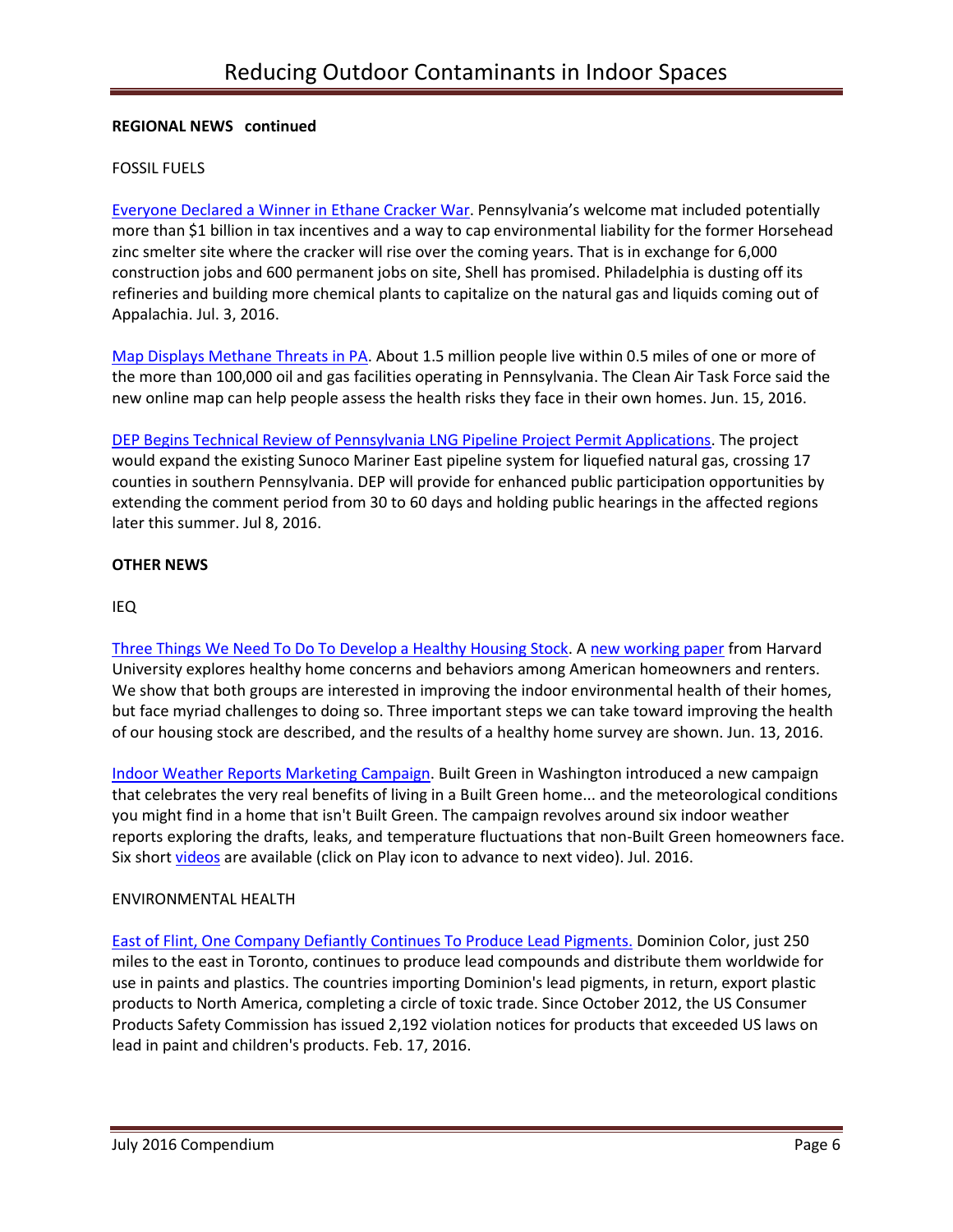# **OTHER NEWS** ENVIRONMENTAL HEALTH continued

In Some ZIP [codes, 1 in 7 Children Suffer from Dangerously High Blood Lead Levels;](https://www.washingtonpost.com/news/to-your-health/wp/2016/06/15/in-some-zip-codes-1-in-7-children-suffer-from-dangerously-high-blood-lead-levels/) Oliver Satire. Despite long-running public health efforts to reduce lead exposure, many U.S. children still live in environments where they're likely to encounter a substance that can lead to lasting behavioral, mental and physical problems. In certain regions of the country, including parts of New York, Pennsylvania and Ohio, more than 1 in 7 children tested for elevated levels of lead in their blood. Lead testing of young children and infants is not required in much of the US. John Oliver [and the Muppets](https://youtu.be/GUizvEjR-0U) describe the history of the problem in a satirical way, and what we can do about it (Note: R-rated). Jun. 15, 2016.

#### [Housing Experts Recommend Fixes to HUD's Proposed Health and Safety Assessment of Assisted](http://www.nchh.org/Media/NCHH-in-the-News.aspx)

[Housing.](http://www.nchh.org/Media/NCHH-in-the-News.aspx) The National Center for Healthy Housing submitted comments that highlighted a key deficiency in the draft HUD rule that would only require visual assessment of lead in paint and soil. In addition, several other key items that address indoor air pollution, ventilation, safety, and thermal comfort were listed as missing or deficient in the draft rule. Jul. 6, 2016.

[Syracuse Mayor Signs Green & Healthy Homes Initiative Compact for the Greater Syracuse Area.](http://www.greenandhealthyhomes.org/media/press-releases/syracuse-mayor-signs-green-healthy-homes-initiative-compact-greater-syracuse) City and county representatives signed a compact supporting efforts to make the Greater Syracuse area a leader in healthy homes. The Green & Healthy Homes Initiative (GHHI) Greater Syracuse is a comprehensive approach to align health, safety, lead hazard reduction, energy efficiency and weatherization interventions in low to moderate income homes. In addition, Home Headquarters received \$1 million from New York State to pursue similar work for more than 200 homes. Onondaga County was recently awarded a \$3.4 million dollar grant from HUD to eliminate lead paint and other health hazards in 195 low-income housing units, and to perform healthy homes interventions in 100 units. Jun. 16, 2016.

[What Runners and Cyclists Need to Know About Our Air Pollution.](http://www.seattletimes.com/life/wellness/what-runners-and-cyclists-need-to-know-about-our-air-pollution/) [The MESA Air study](http://www.seattletimes.com/seattle-news/health/uw-led-study-pinpoints-how-air-pollution-harms-your-heart/) in Seattle used lung scans and other methods to measure their subjects' exposure to soot, nitrogen dioxide and oxide, and PM2.5. Unfortunately, athletes who train outside are at greater risk from these pollutants because they inhale 10 to 20 percent more air than sedentary people, and because they shift from nasal breathing, which filters some bad air, to breathing through their mouths. However, the net health benefits of exercise in the US generally outweigh the health risks. Tips for minimizing pollutant exposure while exercising or driving are also provided. Jun. 19, 2016.

### ENERGY EFFICIENCY AND GREEN BUILDINGS

[Could Net-Zero Energy Schools](http://gettingtozeroforum.org/could-net-zero-energy-schools-improve-education/) Improve Children's Education? The majority of school facilities fail to meet even basic occupant needs, and fall short on meeting the evolving education demands for a 21st century economy. Rocky Mountain Institute and New Buildings Institute (NBI) believe schools are a prime market for net-zero energy design and operation, in both new construction and deep energy retrofit projects of existing building. Early examples from California to Virginia and analysis show that net-zero schools are more beneficial to districts, occupants, and the environment. And even in the absence of bond funding, numerous ways exist to finance and achieve the goals of net-zero energy, such as [energy performance contracting,](http://portal.hud.gov/hudportal/HUD?src=/program_offices/public_indian_housing/programs/ph/phecc/eperformance) power purchase agreements, and other public institution energyefficiency financing mechanisms. Jul. 7, 2016.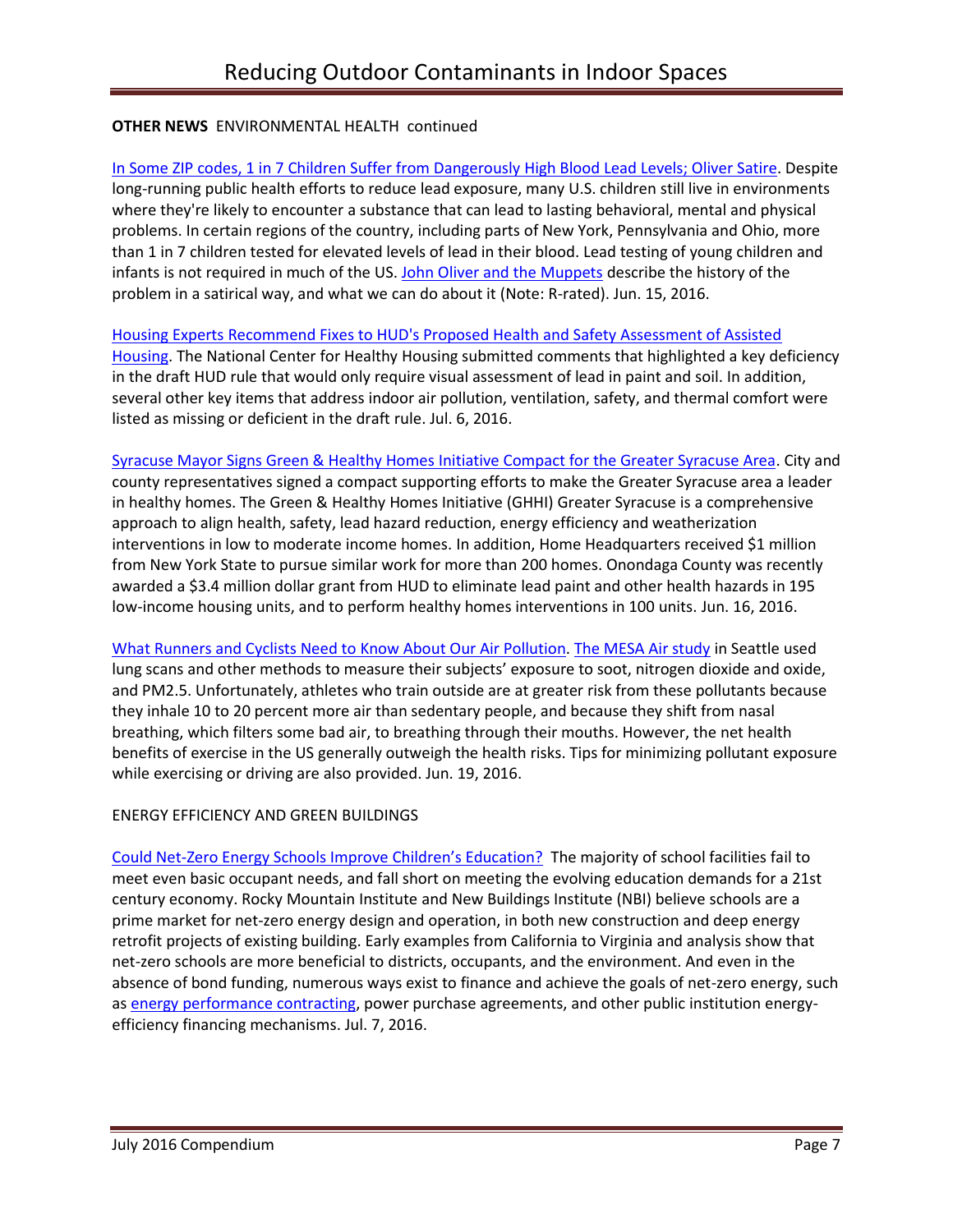# **OTHER NEWS** ENERGY EFFICIENCY AND GREEN BUILDINGS continued

[DOE's BlocPower Works to Retrofit Underserved Communities.](http://www.usgbc.org/articles/blocpower-works-retrofit-underserved-communities) The BlocPower initiative uses funding, audits, financial analysis, and retrofits to enhance the energy efficiency and non-energy benefits of buildings in low-income communities, **especially small businesses, houses of worship and low-income housing in underserved communities**. The initiative is revolutionizing how such buildings finance direly needed energy upgrades, by approaching lenders and investors with **large projects composed of bundles of smaller projects**. Investing can also be done directly online. Jul. 6, 2016.

[Fannie Mae Offers Cheaper Option to Fund Solar, Efficiency.](http://www.greentechmedia.com/articles/read/fannie-mae-offers-cheaper-option-to-fund-solar-efficiency) The HomeStyle Energy mortgage option allows borrowers to finance energy efficiency and clean energy upgrades equal to up to 15 percent of the as-completed appraised value of the home. The financing can be used for new projects or to take higher-interest unsecured loans or PACE loans and refinance them or roll them into a potentially lowercost mortgage. Jun. 3, 2016.

[Southern California Gas Co. Expands its Energy Savings Assistance Program.](http://www.prnewswire.com/news-releases/socalgas-announces-expansion-of-energy-savings-assistance-program-300292337.html) It now includes financial support for up to 500,000 additional low-income families to receive no-cost energy efficient home upgrades. In addition, SoCalGas is intensifying outreach efforts to **increase enrollments in the program to ensure the health, safety, and comfort of its most vulnerable customers**. Jun. 29, 2016.

[Power Users in Los Angeles: Learning to Waste Less.](http://newsroom.ucla.edu/stories/power-users-in-los-angeles:-learning-to-waste-less) The [L.A. Energy Atlas](http://www.energyatlas.ucla.edu/) project, a first-of-its-kind interactive website, enables policymakers and the public to sort energy consumption and emissions within the county by building size, vintage, construction materials, neighborhood, and other metrics. Among its conclusions: **Buildings are responsible for 40% of the county's greenhouse gas emissions**, more than from motor vehicles in a region known for its reliance on the automobile. Jun. 16, 2016.

[Seattle Built Green Incentive.](http://www.builtgreen.net/index.cfm?/NEWS-events--classes/Latest-News/page/Learn-More-About-the-WaterSense47Built-Green-Incentive) Seattle City Light is offering an incentive to builders with projects in their territory. Projects that use ductless heat pumps as the primary heat source and achieve Built Green 4- or 5-Star certification can receive \$1,500 per unit. Jul. 2016**.**

[Suburban Apartment Complex in San Diego County](https://www.builditgreen.org/component/content/article?layout=edit&id=153) Earns a Top GreenPoint Rated Score[. North Santa Fe](http://chworks.org/real-estate-development/featured-developments/north-sante-fe/)  [Apartments](http://chworks.org/real-estate-development/featured-developments/north-sante-fe/) in Vista, CA scored in the top 1% all-time fo[r GreenPoint Rated](http://greenpointrated.com/) multifamily projects. In addition to taking an innovative approach to energy efficiency and resource conservation, they really thought about the health and welfare of the residents, and the community at large. The 68-unit apartment complex was designed to perform about 40% better than California's energy code, to have low emission indoor materials, and be very near a transit station. Jun. 14, 2016.

# LAND USE PLANNING

Toxic Waste: F[rom NIMBY to Now in Everyone's Backyard](https://www.healthybuilding.net/news/2016/06/23/from-nimby-to-now-in-everyones-backyard). Some industrial waste is diverted to places close to home such as wallboard, carpet backing, flooring, and contaminated soils into our own backyards and neighborhoods, without any regulation. Recent articles by the Pharos Project describe impacts of this [tire waste](http://pharosproject.net/blog/show/222/playing-on-tire-waste) and [toxic dirt in building and construction](http://pharosproject.net/blog/show/221/know-the-dirt) on human health and developer liability, the preventive actions by state and local governments, and what questions we all need to ask. Jun. 23, 2016.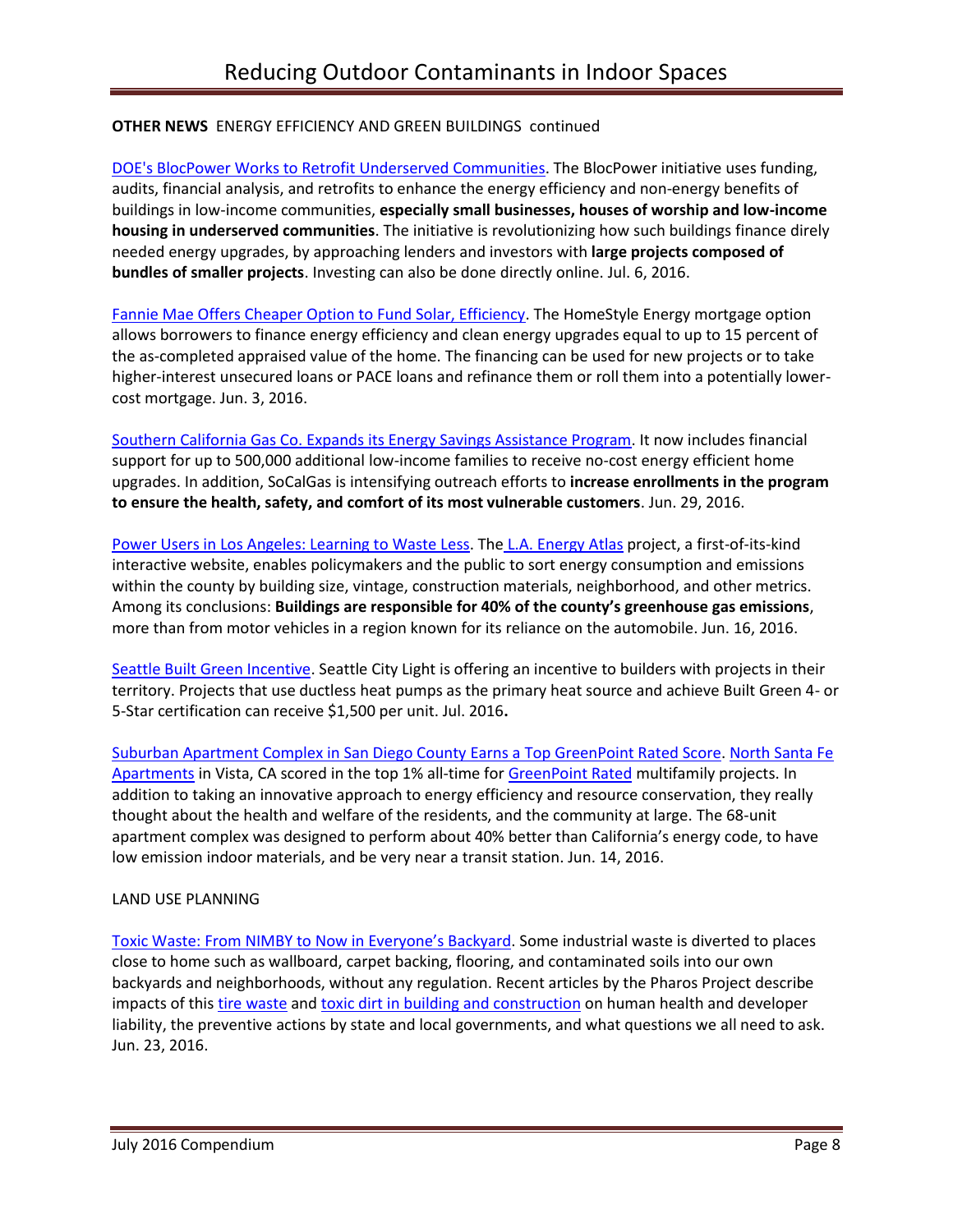### **OTHER NEWS continued**

## FOSSIL FUELS

[Portland City, County Leaders Call On Governor To Help Stop Oil Trains.](http://www.opb.org/news/article/portland-city-county-leaders-call-on-governor-to-help-stop-oil-trains/) In Portland, Oregon, 25% of the population lives within ½ mile of the railroad tracks. State and local agencies, along with labor unions, and a physicians group, called for the governor and their congressional delegation to work with President Obama to put a halt to the shipment of Bakken crude oil until Portlanders know it can be transported safely. Jun. 14, 2016.

[How Train Inspectors Missed Broken Bolts that Caused the Mosier Oil Train Derailment.](http://www.pamplinmedia.com/sl/314314-193167-how-train-inspectors-missed-broken-bolts-that-caused-the-mosier-oil-train-derailment) In its initial report on Mosier, the FRA said broken lag bolts are more effectively caught if inspections are performed by walking on the tracks instead of driving. Regulators and safety experts say **walking curved sections of track is a good safety measure and sometimes railroad policy**. But the FRA doesn't require it. And Union Pacific didn't do it. Jul. 8, 2016.

[Pros and Cons: Promise, Pitfalls of Natural Gas.](http://www.yaleclimateconnections.org/2016/07/pros-and-cons-the-promise-and-pitfalls-of-natural-gas/) Yale Climate Connections reviews a few of the main pros and cons of this widely used fuel, which is an increasing source of energy for electricity generation and a major energy commodity for heating and cooking. Environmental and economic issues are discussed, including fracking and jobs. Jul. 7, 2016.

[Can New Technology Win in War on Diesel Trucks?](http://www.pe.com/articles/trucks-806236-state-diesel.html) Some say reworking diesel trucks is the better way to go, but many operators hanging on to older, more polluting trucks. Southern California's anti-smog regulators opened a new front on the war on heavy-duty diesel trucks by joining a coalition of agencies stretching from Washington State to New York last week. Jun. 20, 2016.

[Communities Uneasy As Utilities Look For Places To Store Coal Ash.](http://www.npr.org/2016/07/05/484316989/communities-uneasy-as-utilities-look-for-places-to-store-coal-ash) Power companies must now recycle coal ash, store it more securely on site, or send the ash to landfills. But, there is concern in the towns where that ash is ending up. Air, water, and health issues are discussed. Jul. 5, 2016.

### **SENSORS**

[How Sensors on Locusts Could Help Us Detect Bombs and VOCs.](http://www.futurity.org/locusts-smell-sensors-1194452-2/?utm_source=Futurity+Today&utm_campaign=d6173678b0-July_5_20167_5_2016&utm_medium=email&utm_term=0_e34e8ee443-d6173678b0-206347653) A Washington University team intends to monitor neural activity from the insect brain and decode the odorants present in their environment. The team also plans to use locusts as a biorobotic system to collect samples using remote control. The samples of volatile organic compounds in the insect's proximity could then be analyzed by more conventional methods. Jun. 28, 2016.

### ENVIRONMENTAL JUSTICE

[Pesticide Buffer Around California Schools is Proposed.](http://org2.salsalabs.com/o/6016/t/0/blastContent.jsp?email_blast_KEY=1367332) California has documented the use of more than 140 different pesticides that are used in large quantities near the state's schools. These pesticides are known to drift from far fields to nearby areas. The state report also highlighted the fact that Latino children in California are almost twice as likely as white children to attend schools near the highest use of these hazardous agricultural pesticides — a civil rights violation that must be addressed immediately. A one-mile pesticide use buffer zone around schools is proposed. Jun. 29, 2016.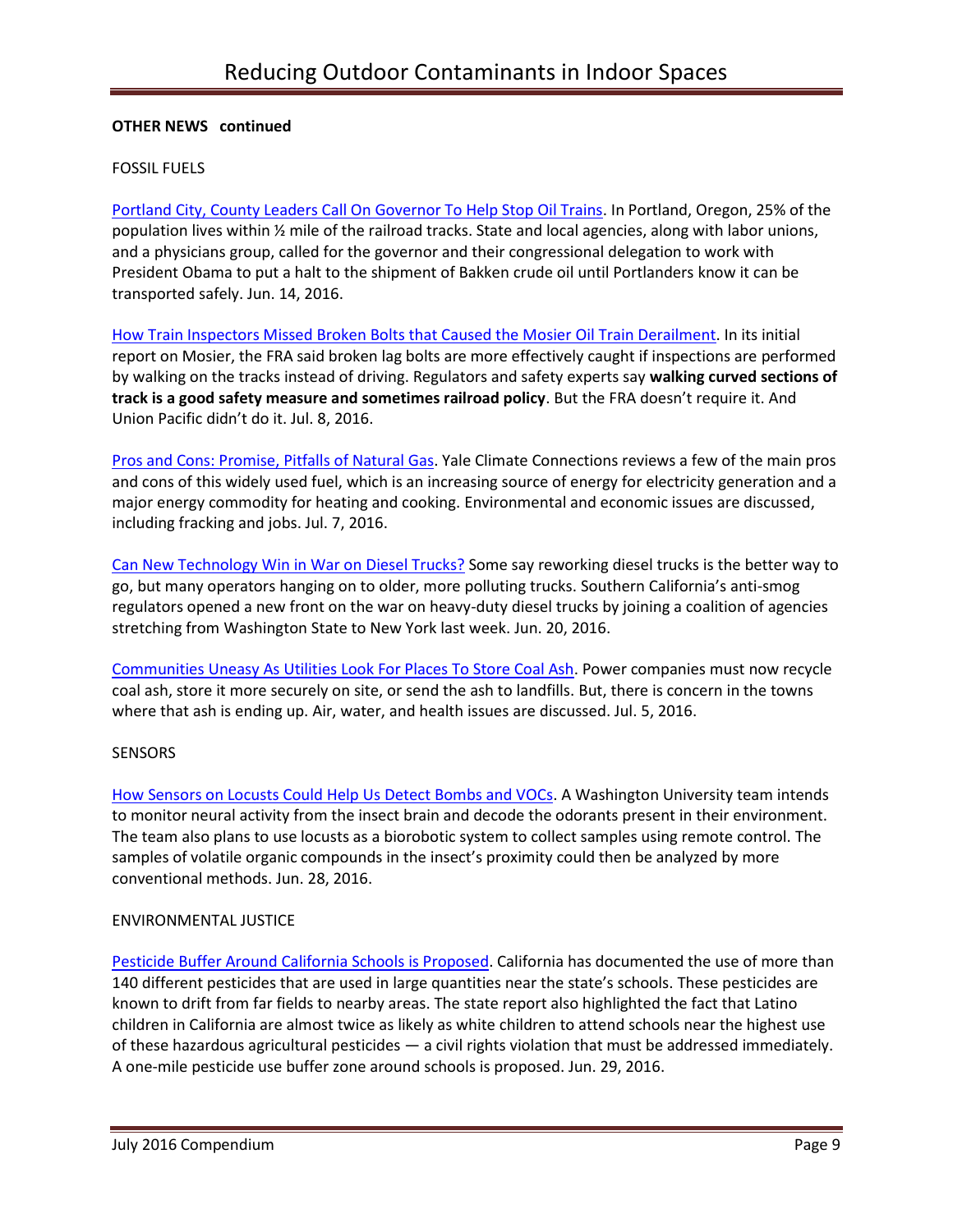# **OTHER NEWS** ENVIRONMENTAL JUSTICE **continued**

[Green the Church: On a Mission of Faith for Sustainability.](http://earthjustice.org/blog/2016-june/green-the-church-on-a-mission-of-faith-for-sustainability) In its second year, Green the Church is close to having 400 churches in 28 states represented. Its efforts focus on states engaged in work around both the Clean Power Plan, which sets a national limit on carbon pollution produced from power plants, and the "[Polluters Pay Fund](http://thinkprogress.org/climate/2016/04/21/3771617/polluters-pay-campaign/)," to make polluters pay to clean up their own toxic messes. The group is holding leadership trainings and a national conference this year to help decrease carbon emissions, raise green economy opportunities, and flex the power of the African American church." Jun. 29, 2016.

### **RESOURCES**

### ENVIRONMENTAL HEALTH

[Healthy Babies Bright Futures Campaign.](https://www.hbbf.org/solution) Affordable water test kid for lead. Information on how to [reduce exposure to toxic chemicals and the resulting damage to developing babies' brains.](https://www.hbbf.org/solution#other-toxic-chemicals) This problem can be solved if we all take action both as individuals and together as a movement of concerned citizens. Healthy Building Network.

[Healthy Housing: A Pathway Out of Poverty?](http://spotlightonpoverty.org/spotlight-exclusives/healthy-housing-a-pathway-out-of-poverty/) The Green and Healthy Housing Initiative provides a collaborative, streamlined and integrated model for reducing the costs of home energy, asthma health care, and home repair, while also providing jobs and training. Norton, 2011.

2016 Northeast Energy Efficiency Partnership Summit[, slides](http://www.neep.org/events/northeast-energy-efficiency-summit/2016-neep-summit/2016-summit-videos) an[d videos.](http://www.neep.org/events/northeast-energy-efficiency-summit/2016-neep-summit/2016-summit-videos) Presenters from the Northeast and other regions discussed economics, policies, and practices related to energy efficiency and climate change.

### FOSSIL FUELS

[Oakland City Council Voted Unanimously to Prohibit Shipping and Handling of Coal in Oakland, CA.](http://nocoalinoakland.info/city-council-votes-7-0-to-ban-coal-in-oakland/)  An independent Public Health Advisory Panel addressed public health and safety hazards. It submitted a [report](http://www2.oaklandnet.com/government/o/CityAdministration/d/NeighborhoodInvestment/OAK059227) to the City, confirmed by similar analyses. Over 50 speakers registered their opposition to shipping coal through Oakland. Pro-industry claims of job loss were debunked. Jun. 28, 2016.

### RESILIENT COMMUNITIES

[Products and Tools for Carbon-Neutral](http://energy.gov/eere/buildings/articles/transformation-built-environment-2030) Built Environments by 2030. The [Architecture 2030](http://architecture2030.org/about/) organization has developed a growing network of several North American cities in its 2030 Districts initiative, which employs public-private partnerships to dramatically reduce GHG emissions and to develop resilient built environments for regions. Architecture 2030 and the [U.S. Department of Energy](http://energy.gov/eere/buildings/commercial-buildings-integration) (DOE) have now created the online [2030 Districts Marketplace,](http://energy.gov/exit?url=http%3A//www.2030districts.org/marketplace) which offers innovative, reliable, and effective products at below market prices. It also enables one inquiry to obtain multiple bids. Architecture 2030, DOE, and Lawrence Berkeley National Lab have also partnered to improve energy efficiency in **small commercial buildings**. This effort has produced a technical [toolkit](http://energy.gov/exit?url=http%3A//www.2030districts.org/toolkit/small-commercial) that provides technical guidance, resources, and analysis tools for building owners and operators. Jul. 1, 2016.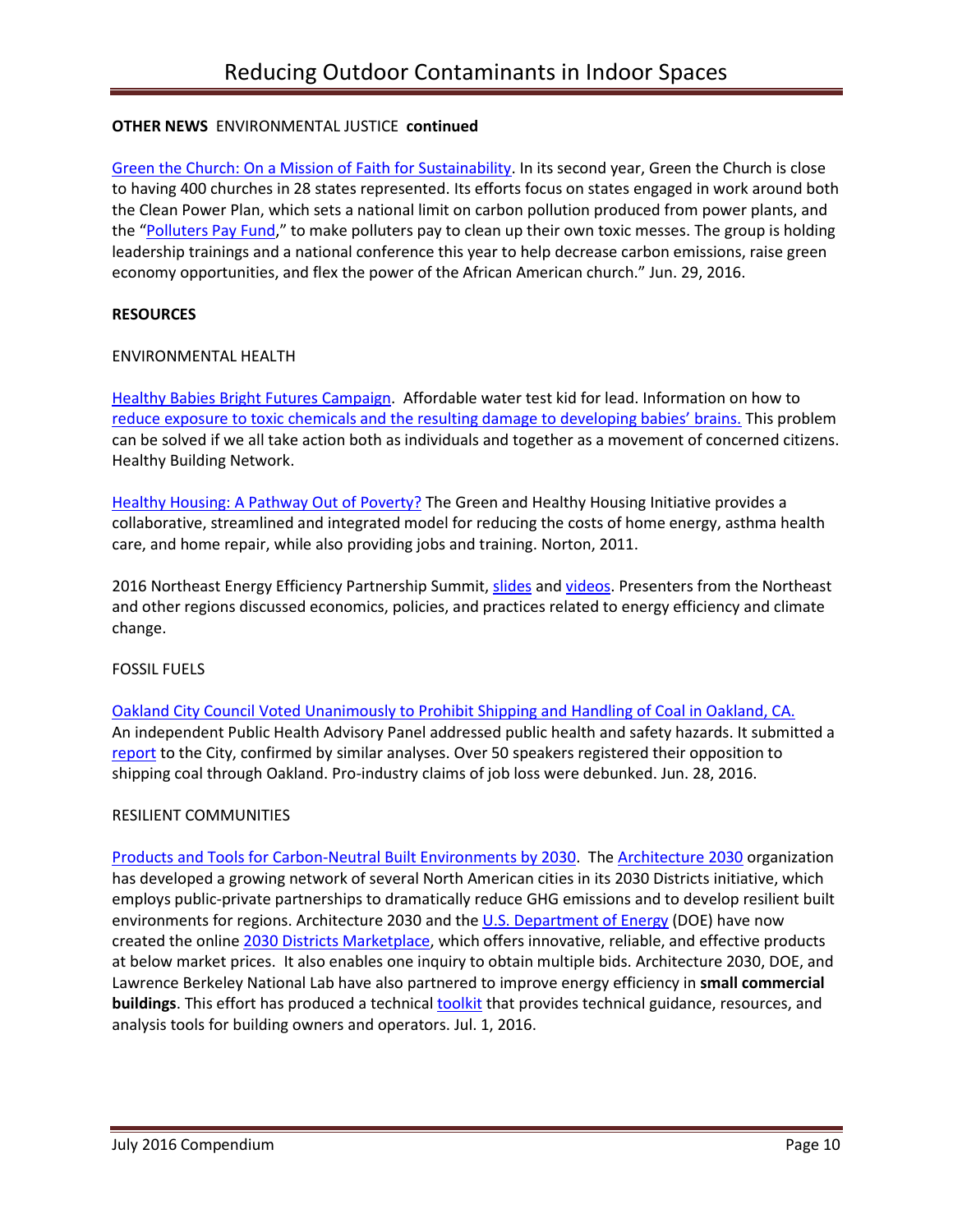# **FUNDING OPPORTUNITIES**

[Scaling Up the Next Generation of Building Efficiency Packages.](http://energy.gov/eere/buildings/articles/funding-opportunity-coming-soon-scaling-next-generation-building-efficiency) DOE Building Technologies Office. Notice of Intent: the anticipated funding opportunity will seek innovative partnerships to significantly and rapidly increase the uptake of emerging, underutilized, and **multi-system energy technology packages** that are efficient and cost-effective.

## **RESEARCH AND DEMONSTRATION**

IEQ

[Do the Plants Tested have an Impact on IAQ?](https://twitter.com/Mattc_Francis/status/750610552687394816) Hormann et al., poster at [Indoor Air 2016.](http://www.indoorair2016.org/program/#sessions)

[Microbiomes of the Built Environment: From Research to Application.](http://nas-sites.org/builtmicrobiome/about-the-study-2/) National Academy of Sciences, March and June, 2016. This expert consensus study will examine the formation and function of microbial communities in built environments, the impacts of such microbial communities on human health, and how human occupants shape complex indoor microbiomes. The [first meeting](http://nas-sites.org/builtmicrobiome/meetings/) included presentations on the effect of water system treatment (Flint, MI), water heater settings, and tankless water heaters on increased legionella contamination.. A report is planned for release in 2017.

Various journal articles on IEQ and health in schools, homes, stores, and aircraft[. Indoor Air, July 2016](http://onlinelibrary.wiley.com/doi/10.1111/ina.2016.26.issue-3/issuetoc) [issue](http://onlinelibrary.wiley.com/doi/10.1111/ina.2016.26.issue-3/issuetoc) and [Early View articles.](http://onlinelibrary.wiley.com/doi/10.1111/ina.12276/full) Such as : indoor and outdoor PM and surface dust: [Assessment of ventilation and indoor air pollutants in nursery and elementary schools in France.](http://onlinelibrary.wiley.com/doi/10.1111/ina.12222/full) Canha et al., 2016.

- Inflammatory potential in relation to the microbial content of settled dust samples collected [from moisture-damaged and reference schools: results of HITEA study.](http://onlinelibrary.wiley.com/doi/10.1111/ina.12223/full) Huttunen et al., 2016.
- [Spatiotemporally resolved black carbon concentration, schoolchildren's exposure.](http://onlinelibrary.wiley.com/doi/10.1111/ina.12214/full) Rivas et al., 2016.
- [Fungal and bacterial growth in floor dust at elevated RH levels.](http://onlinelibrary.wiley.com/doi/10.1111/ina.12313/full) Dannemiller et al., 2016.
- [Real-time transformation of outdoor aerosol components upon transport indoors measured](http://onlinelibrary.wiley.com/doi/10.1111/ina.12299/full)  [with aerosol mass spectrometry.](http://onlinelibrary.wiley.com/doi/10.1111/ina.12299/full) Johnson et al., 2016.
- [The impact of particle filtration on indoor air quality in a classroom near a highway.](http://onlinelibrary.wiley.com/doi/10.1111/ina.12308/full) van der Zee, et al., 2016.
- [Quantitative filter forensics for indoor particle sampling.](http://onlinelibrary.wiley.com/doi/10.1111/ina.12319/full) Haagland and Siegel, 2016.
- [Benefit-cost analysis of commercially available activated carbon filters for indoor ozone removal](http://onlinelibrary.wiley.com/doi/10.1111/ina.12220/full)  [in single-family homes.](http://onlinelibrary.wiley.com/doi/10.1111/ina.12220/full) Aldred et al., 2016.
- [Real-time transformation of outdoor aerosol components upon transport indoors measured](http://onlinelibrary.wiley.com/doi/10.1111/ina.12299/full)  [with aerosol mass spectrometry.](http://onlinelibrary.wiley.com/doi/10.1111/ina.12299/full) Johnson et al., 2016.
- [Using portable particle sizing instrumentation to rapidly measure the penetration of fine and](http://onlinelibrary.wiley.com/doi/10.1111/ina.12295/full)  ultrafine [particles in unoccupied residences.](http://onlinelibrary.wiley.com/doi/10.1111/ina.12295/full) Zhao and Stephens, 2016.
- Health benefits and costs of filtration interventions that reduce indoor exposure to PM2.5 [during wildfires.](http://onlinelibrary.wiley.com/doi/10.1111/ina.12285/full) Fisk and Chan, 2016.
- [Indoor inhalation intake fractions of fine particulate matter: review of influencing factors](http://onlinelibrary.wiley.com/doi/10.1111/ina.12268/full) (review). Hodas et al., 2016.
- [Role of mechanical ventilation in the airborne transmission of infectious agents in buildings](http://onlinelibrary.wiley.com/doi/10.1111/ina.12267/full) (review). Luongo et al., 2016.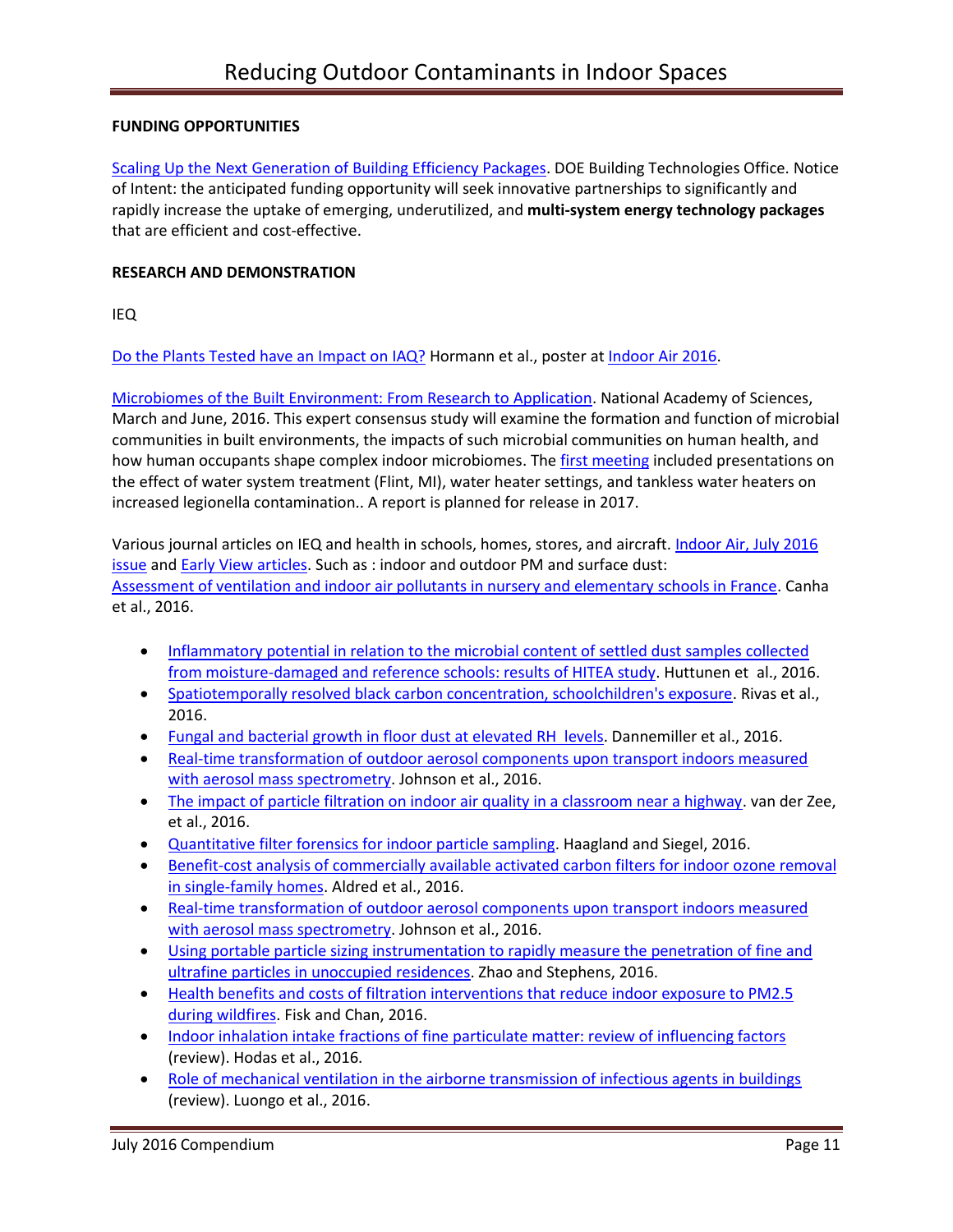### **RESEARCH AND DEMONSTRATION continued**

#### ENVIRONMENTAL HEALTH

[Pavement Sealcoat Products May be More Toxic than Suspected.](http://www.niehs.nih.gov/news/newsletter/2016/7/papers/dert/index.htm#a3) [A study](http://pubs.acs.org/doi/abs/10.1021/acs.estlett.6b00116) supported in part by NIEHS showed that certain pavement sealcoats used on asphalt driveways and parking lots are significantly more toxic and mutagenic than previously suspected. High molecular weight PAHs in asphalt sealants increased the carcinogenicity almost 10-fold, but these compounds had not been included in previous studies of sealcoat products. Coal tar sealcoats, which are more commonly found in the Midwest and East, were found to be mutagenic than asphalt sealants. The study results were consistent with previous findings from th[e U.S. Geological Survey,](https://www2.usgs.gov/blogs/features/usgs_top_story/youre-standing-on-it-health-risks-of-coal-tar-pavement-sealcoat/) which found that PAHS from pavement sealants build up in soil and house dust. Jul. 2016.

[Can Air Pollution Negate the Health Benefits of Cycling and Walking?](https://www.repository.cam.ac.uk/handle/1810/253627) Tainio et al., 2016.

[Active Transport: Exercise Trumps Air Pollution, Almost Always \(editorial\).](http://www.sciencedirect.com/science/article/pii/S0091743516300354) Woodward and Samet, 2016.

[Occupational Exposure to Pesticides and the Incidence of Lung Cancer in the Agricultural Health Study.](http://ehp.niehs.nih.gov/ehp456/) Bonner et al., 2016.

Child's [Thumbsucking, Nail Biting May Keep Allergies at Bay.](http://www.post-gazette.com/news/health/2016/07/11/Study-Thumbsucking-nail-biting-may-keep-allergies-at-bay/stories/201607110010?utm_source=newsletter&utm_medium=email&utm_content=most-viewed-life&utm_campaign=Headlines-Newsletter) Children who sucked their thumb in elementary school were less likely to suffer from allergies as teenagers and adults, according to a study of 1,000 children in New Zealand. The *Bacteroides*-dominant profile was associated with a higher likelihood of bronchiolitis. The study also found a correlation between nail biting and fewer allergies in adolescence and adulthood. Jul. 11, 2016.

[The Fecal Microbiota Profile and Bronchiolitis in Infants.](http://pediatrics.aappublications.org/content/138/1/e20160218) Hasegawa et al., Jul. 2016.

[Do Bacteria in the Gut Set the Stage for Who Gets Viral Bronchiolitis and Its Severity?](http://pediatrics.aappublications.org/content/138/1/e20161377) Seed, Jul. 2016 editorial.

[Redefining Health and Well-being in Older Adults.](https://www.nih.gov/news-events/nih-research-matters/redefining-health-well-being-older-adults) [U. of Chicago researchers](http://www.ncbi.nlm.nih.gov/pubmed/27185911) found that about half of the people classified as healthy, based on the medical model, had vulnerabilities revealed by the comprehensive model that affected the chances that they would die or become incapacitated within 5 years. Comprehensive analysis revealed several unique variables that predicted mortality and incapacity. **Poor mental health, poor sensory function and social engagement, and having a broken bone any time after age 45** were all strong markers for future health problems. Conversely, **greater mobility** predicted well-being. **The most vulnerable class,** *Extensive Multi-morbidity and Frailty***, was disproportionately older women of all races, also with low education and few household assets.** Jun. 14, 2016.

[Pediatric Emergency Visits and Short-Term Changes in PM](http://ehp.niehs.nih.gov/15-09856/)<sub>2.5</sub> Concentrations in the U.S. State of Georgia. Strickland et al., 2016.

### CLIMATE CHANGE

Climate Change in Pennsylvania, [2015 Penn State report](http://news.psu.edu/story/369533/2015/09/14/research/penn-state-researchers-assess-impacts-changing-weather-pennsylvania) an[d interview](http://pecpa.org/press-releases/environmental-focus-media-center/) with DEP Secretary.